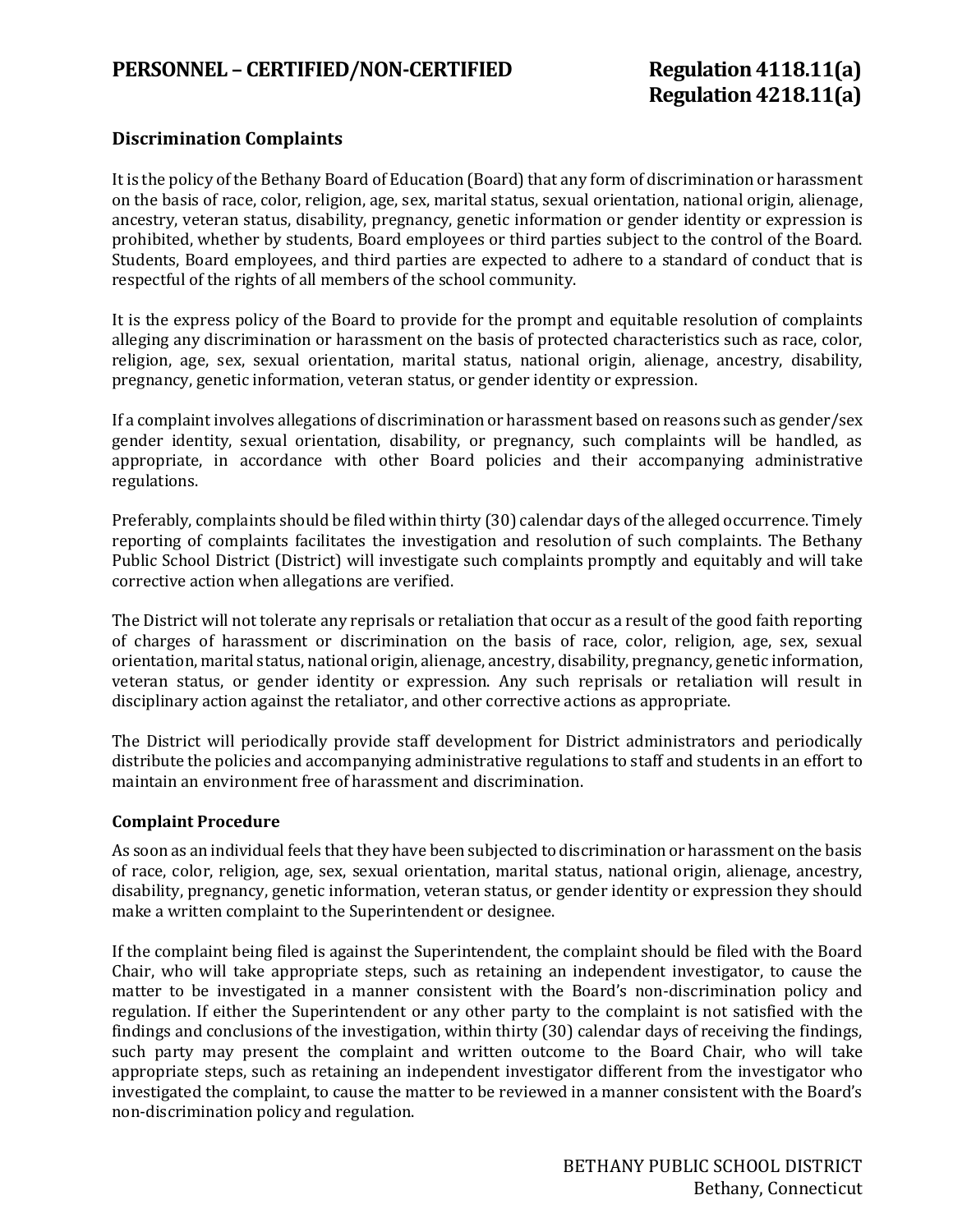### PERSONNEL – CERTIFIED/NON-CERTIFIED Regulation 4118.11(b)

# **Regulation 4218.11(b)**

The individual and any respondent, if applicable, will be provided a copy of the Board's policies and accompanying administrative regulations and made aware of the individual's rights under this policy and regulation. In the event the Superintendent or designee receives a complaint alleging discrimination or harassment based on gender/sex, gender identity, sexual orientation, disability, or pregnancy, the Superintendent or designee shall follow the procedures identified in the appropriate Board policies and accompanying administrative regulations, where applicable, rather than the complaint procedures provided in this policy and accompanying administrative regulation.

The complaint should state the:

- 1. name of the complainant,
- 2. date of the complaint,
- 3. date(s) of the alleged harassment/discrimination,
- 4. name(s) of the harasser(s) or discriminator(s),
- 5. location where such harassment/discrimination occurred,
- 6. names of any witness(es) to the harassment/discrimination,
- 7. detailed statement of the circumstances constituting the alleged harassment/discrimination,
- 8. proposed remedy.

Any individual who makes an oral complaint of harassment or discrimination will be provided a copy of the policies and accompanying administrative regulations and will be requested to make a written complaint pursuant to the above procedure. If an individual is unable to make a written complaint, the staff member receiving the oral complaint will either reduce the complaint to writing or assist the individual with completing the written complaint form.

All complaints received by staff members are to be forwarded immediately to the Superintendent or designee. Upon receipt of a complaint alleging harassment or discrimination under this complaint procedure, the Superintendent or designee shall promptly investigate the complaint. During the course of the investigation, the investigator shall interview or consult with all individuals reasonably believed to have relevant information, including the complainant, the alleged harasser/discriminator (respondent), and any witnesses to the conduct. Complaints will be investigated promptly within the timeframes identified below. Timeframes may be extended as needed given the complexity of the investigation, availability of individuals with relevant information, and other extenuating circumstances. Confidentiality will be maintained by all persons involved in the investigation to the extent possible, as determined by the investigator.

Upon receipt of a written complaint of discrimination or harassment, the investigator should:

1. Offer to meet with the complainant and respondent, if applicable, within ten (10) business days (provided that such timeframe may be reasonably extended based on the availability of necessary witnesses and/or participants, the complexity of the investigation, and/or other extenuating circumstances) to discuss the nature of the complaint, identify individuals the complainant believes has relevant information, and obtain any relevant documents the complainant may have.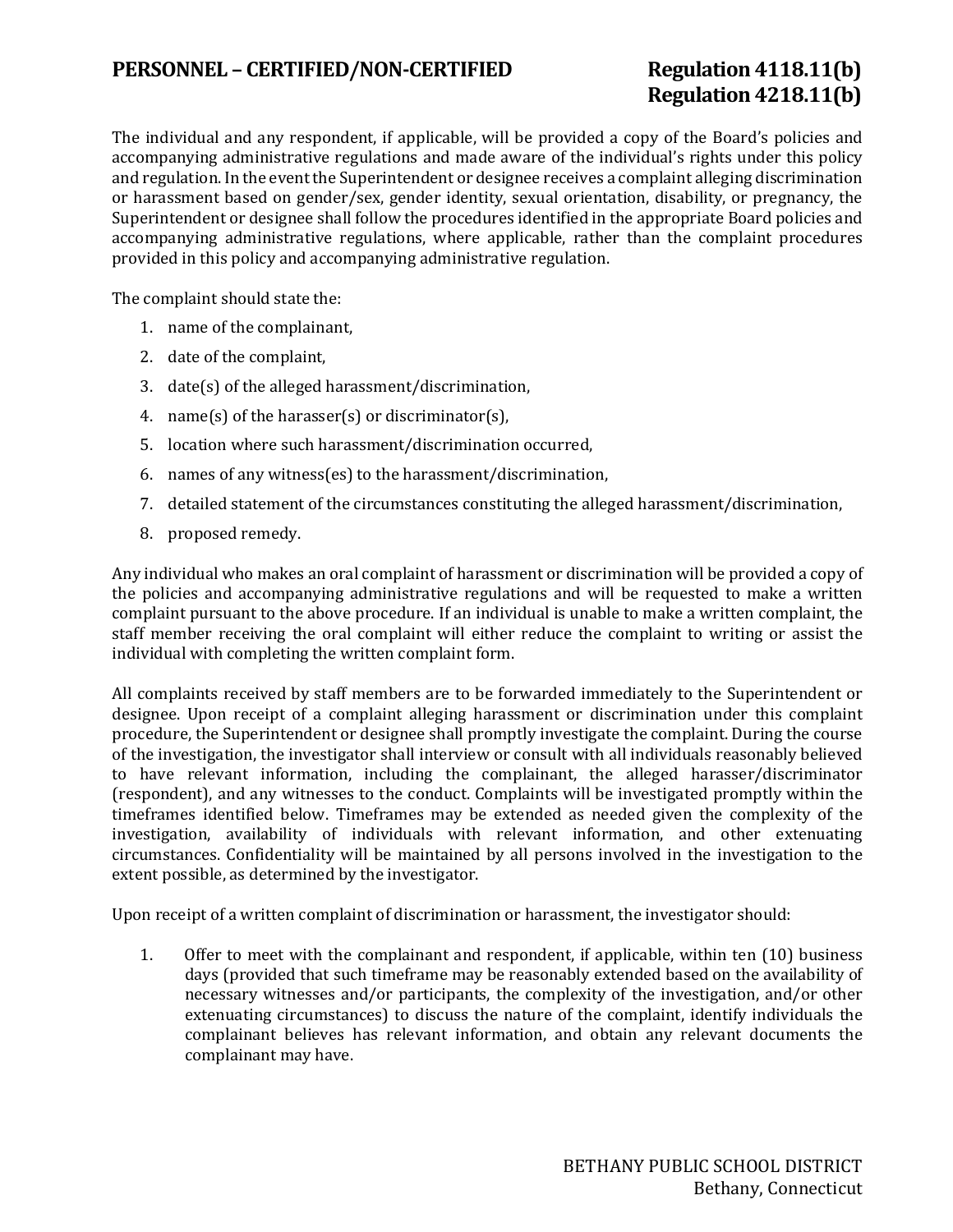- 2. Provide the complainant and respondent, if applicable, with a copy of the Board's Non-Discrimination policies and accompanying regulations.
- 3. Investigate the factual basis of the complaint, including, as applicable, conducting interviews with individuals deemed relevant to the complaint.
- 4. Conduct an investigation that is adequate, reliable, and impartial. Investigate the factual basis for the complaint, including conducting interviews with individuals with information and review of documents relevant to the complaint.
- 5. Maintain confidentiality to the extent practicable throughout the investigative process, in accordance with state and federal law.
- 6. Communicate the outcome of the investigation in writing to the complainant and respondent, if applicable, to the extent permitted by state and federal confidentiality requirements, within thirty (30) business days (provided that such timeframe may be reasonably extended based on the availability of necessary witnesses and/or participants, the complexity of the investigation, and/or other extenuating circumstances) from the date the complaint was received by the Superintendent's office. The complainant and respondent, if applicable, shall be notified of such extension. The written notice shall include a finding whether the complaint was substantiated and if so, shall identify, to the extent possible, how the District will remedy the discrimination or harassment, adhering to the requirements of state and federal law.
- 7. If a complaint is made during summer recess, the complaint will be reviewed and addressed as quickly as possible given the availability of staff and/or other individuals who may have information relevant to the complaint. If fixed timeframes cannot be met, the complainant and respondent, if applicable, will receive notice and interim measures may be implemented as necessary (see paragraph 6).
- 8. Whenever allegations are verified, ensure that appropriate corrective action is taken including, but not limited to, disciplinary action, aimed at preventing the recurrence of the discrimination or harassment. Corrective action should include steps to avoid continuing discrimination or harassment.
- 9. If either party to the complaint is not satisfied with the findings and conclusions of the investigation, such party may present the complaint and written outcome to the Superintendent within thirty (30) calendar days of receiving the findings. Upon review of a written request from the party requesting an appeal, the Superintendent shall review the investigative results of the investigator and determine if further action and/or investigation is warranted. Such action may include consultation with a designated investigator, if applicable, complainant, and respondent, if applicable, and meeting with appropriate individuals to attempt to resolve the complaint, or a decision affirming or overruling a designated investigator's conclusions or findings, if applicable. The Superintendent shall provide written notice to the complainant and respondent, if applicable, of the proposed actions within fifteen (15) business days (provided that such timeframe may be reasonably extended based on the availability of necessary witnesses and/or participants, the complexity of the investigation, and/or other extenuating circumstances) following the receipt of the written request for review.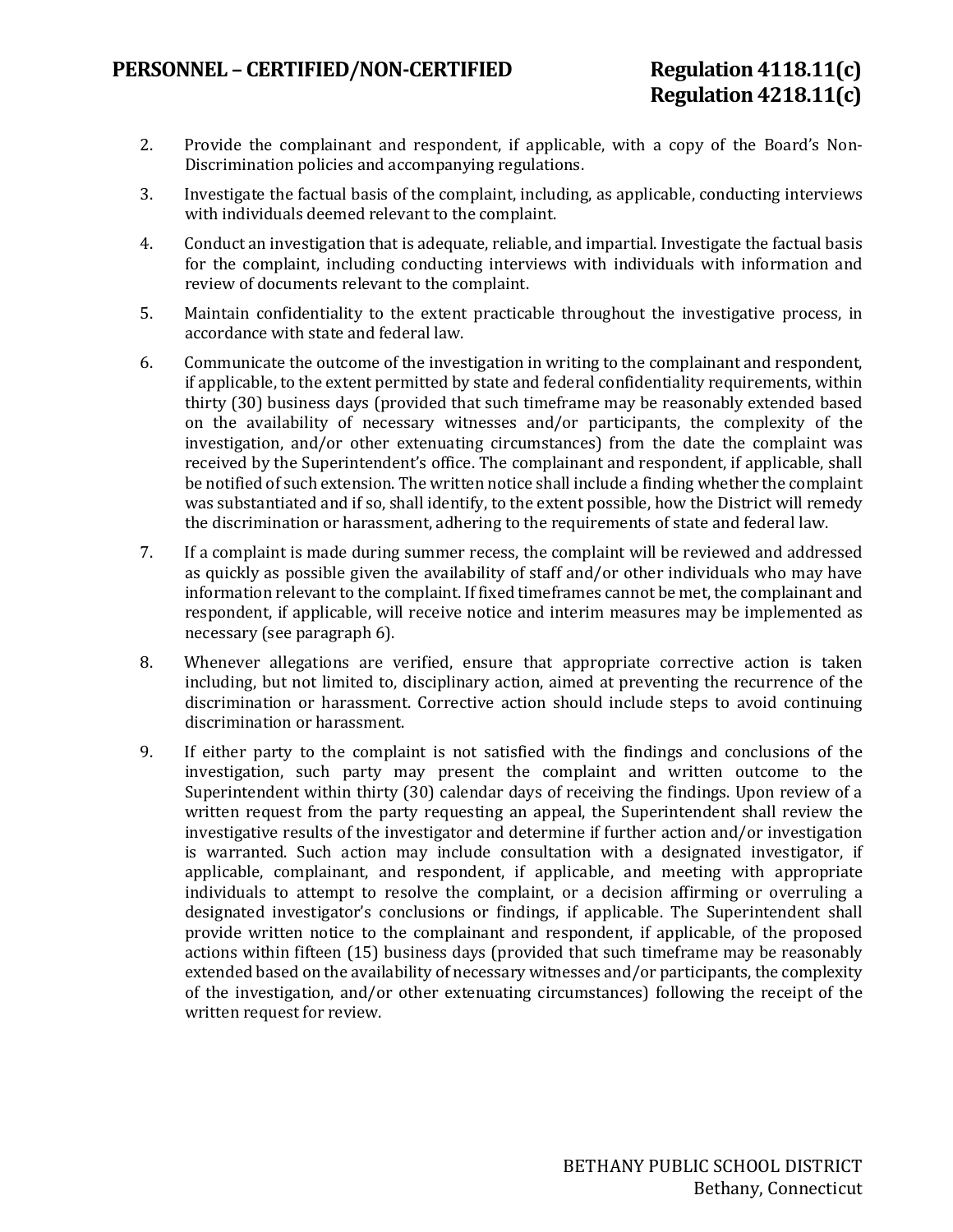### PERSONNEL – CERTIFIED/NON-CERTIFIED Regulation 4118.11(d)

**Regulation 4218.11(d)** 

Any employee may also file a complaint with the:

Office of Civil Rights Boston Office U.S. Department of Education 8th Floor 5 Post Office Square Boston, MA 02109-3921 Telephone: 617-289-0111 Facsimile: 617-289-0150 [Email: OCR.Boston@ed.gov](mailto:OCR.Boston@ed.gov) https://www2.ed.gov/about/offices/list/ocr/docs/howto.html?src=rt

Employees may also file a complaint regarding employment discrimination or harassment with the:

Equal Employment Opportunity Commission Boston Area Office John F. Kennedy Federal Building 15 New Sudbury Street, Room 475 Boston, MA 02203-0506 Telephone: 1-800-669-4000 Facsimile: 617-565-3196

Employees may also file a complaint with the:

Connecticut Commission on Human Rights and Opportunities 450 Columbus Boulevard Hartford, CT 06103-1835 Telephone 1-800-477-5737

Anyone who has questions on concerns about these regulations, and/or who may wish to request or discuss accommodations based on religion, and/or who would like a copy of the Board's complaint procedures or complaint forms related to claims of discrimination or harassment, or discrimination or harassment on the basis of gender/sex, gender identity, or sexual orientation may contact:

> Susan Carpenter Title IX Coordinator Bethany Public School District 44 Peck Road Bethany, CT 06524 203-393-1170 [scarpenter@bethany-ed.org](mailto:scarpenter@bethany-ed.org)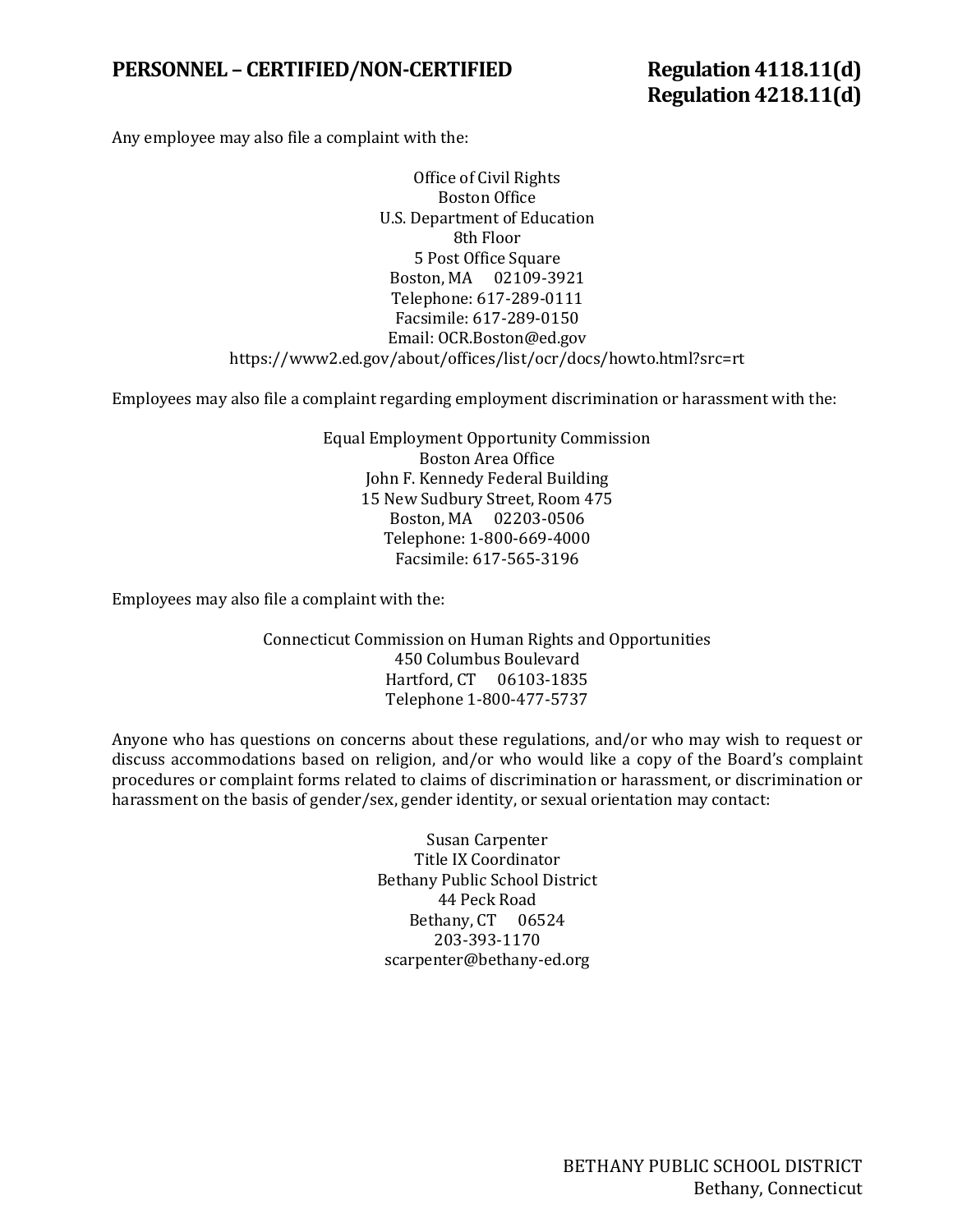## **PERSONNEL – CERTIFIED/NON-CERTIFIED Regulation 4118.11(e)**

# **Regulation 4218.11(e)**

Anyone who has questions or concerns about this policy, policies regarding discrimination or harassment on the basis of disability, and/or who may wish to request or discuss accommodations for a disability would like a copy of the Board's complaint procedures or complaint forms related to claims of discrimination, may contact:

> Susan Carpenter Human Resources Coordinator Bethany Public School District 44 Peck Road Bethany, CT 06524 203-393-1170 [scarpenter@bethany-ed.org](mailto:scarpenter@bethany-ed.org)

| Legal References:                                                                                                                                                                                                                                                                                                                                                                                                           | Title VI of the Civil Rights Act of 1964, 42 U.S.C. § 2000d et seq.                                                            |
|-----------------------------------------------------------------------------------------------------------------------------------------------------------------------------------------------------------------------------------------------------------------------------------------------------------------------------------------------------------------------------------------------------------------------------|--------------------------------------------------------------------------------------------------------------------------------|
|                                                                                                                                                                                                                                                                                                                                                                                                                             | Title VII of the Civil Rights Act of 1964, 42 U.S.C. § 2000e et seq.                                                           |
|                                                                                                                                                                                                                                                                                                                                                                                                                             | Title IX of the Education Amendments of 1972, 20 U.S.C. § 1681 et seq.                                                         |
|                                                                                                                                                                                                                                                                                                                                                                                                                             | Age Discrimination in Employment Act, 29 U.S.C. §621                                                                           |
|                                                                                                                                                                                                                                                                                                                                                                                                                             | Americans with Disabilities Act, 42 U.S.C. §12101                                                                              |
|                                                                                                                                                                                                                                                                                                                                                                                                                             | Section 504 of the Rehabilitation Act of 1973, 29 U.S.C. §794                                                                  |
|                                                                                                                                                                                                                                                                                                                                                                                                                             | Title II of the Genetic Information Nondiscrimination Act of 2008, Pub.L.110-233,<br>42 U.S.C. § 2000ff; 29 CFR 1635.1 et seq. |
|                                                                                                                                                                                                                                                                                                                                                                                                                             | Connecticut General Statutes § 1-1n                                                                                            |
|                                                                                                                                                                                                                                                                                                                                                                                                                             | Connecticut General Statutes § 10-153                                                                                          |
|                                                                                                                                                                                                                                                                                                                                                                                                                             | Connecticut General Statutes § 27-103                                                                                          |
|                                                                                                                                                                                                                                                                                                                                                                                                                             | Connecticut General Statutes § 46a-51                                                                                          |
|                                                                                                                                                                                                                                                                                                                                                                                                                             | Connecticut General Statutes § 46a-58                                                                                          |
|                                                                                                                                                                                                                                                                                                                                                                                                                             | Connecticut General Statutes § 46a-60                                                                                          |
|                                                                                                                                                                                                                                                                                                                                                                                                                             | Connecticut General Statutes § 46a-81a                                                                                         |
|                                                                                                                                                                                                                                                                                                                                                                                                                             | Connecticut General Statutes § 46a-81c                                                                                         |
|                                                                                                                                                                                                                                                                                                                                                                                                                             | Public Act 21-79                                                                                                               |
| Regulation approved: March 11, 2015<br>$\overline{a}$ $\overline{b}$ $\overline{c}$ $\overline{d}$ $\overline{d}$ $\overline{d}$ $\overline{d}$ $\overline{d}$ $\overline{d}$ $\overline{d}$ $\overline{d}$ $\overline{d}$ $\overline{d}$ $\overline{d}$ $\overline{d}$ $\overline{d}$ $\overline{d}$ $\overline{d}$ $\overline{d}$ $\overline{d}$ $\overline{d}$ $\overline{d}$ $\overline{d}$ $\overline{d}$ $\overline{$ |                                                                                                                                |

| Regulation approved: March II, 2015 |                   |
|-------------------------------------|-------------------|
| Regulation revised:                 | June 2, 2016      |
| Regulation revised:                 | October 6, 2016   |
| Regulation revised:                 | January 9, 2018   |
| Regulation revised:                 | November 15, 2019 |
| Regulation revised:                 | October 1, 2021   |
|                                     |                   |

Source: Shipman